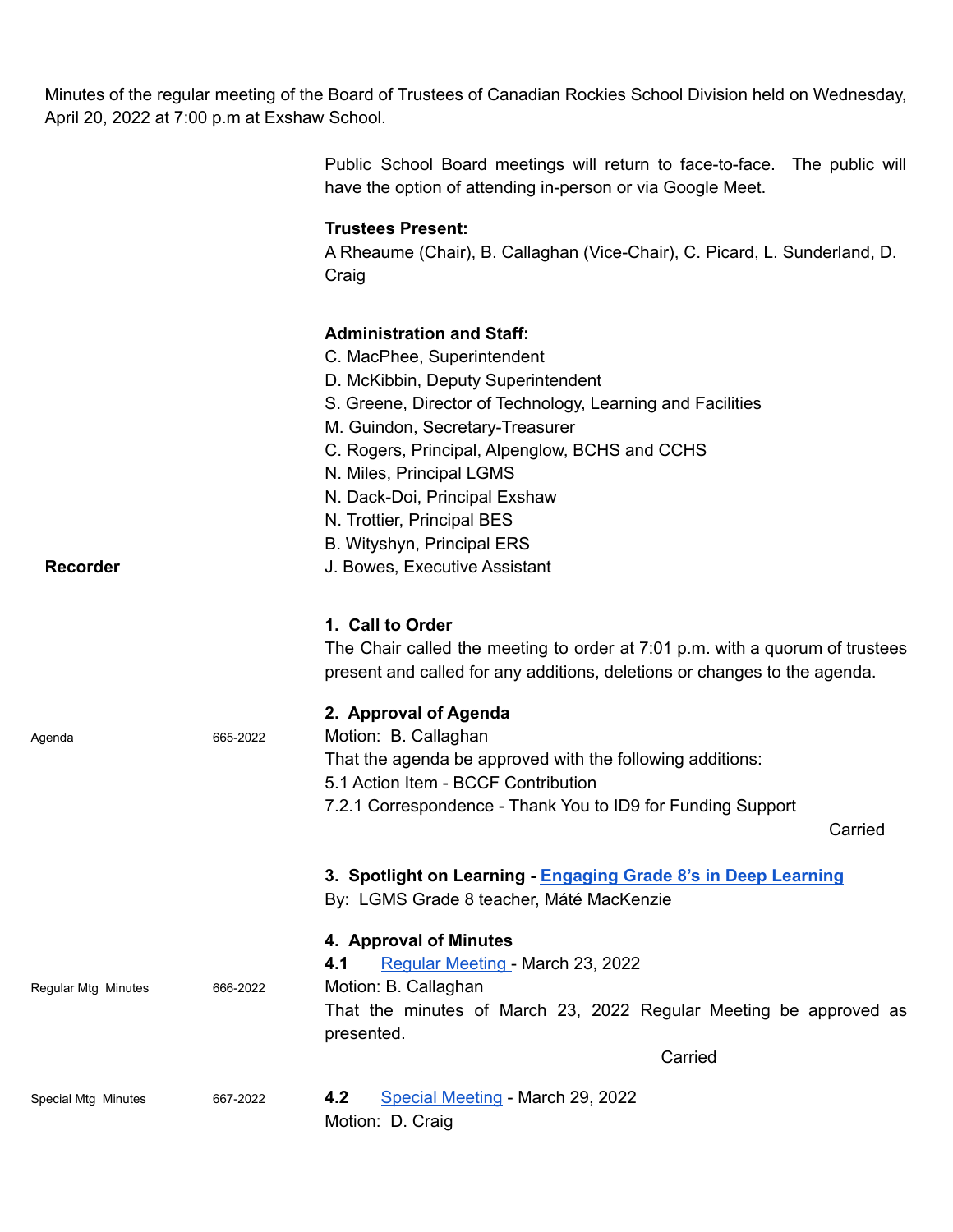That the minutes of the March 29, 2022 Special Meeting be approved with the following amendment: C. Picard was not in attendance at that meeting. Carried

#### **5. Action Items**

## **5.1** BCCF [Contribution](https://drive.google.com/file/d/1nUMmDqL1WXMEo9tfzbtvgC-zQ8ETER_K/view?usp=sharing)

BCCF Contribution 668-2022 Motion: B. Callaghan

That the Board approve using the funds received from the ASBIE Insurance Reciprocal and increase CRPS's investment with Banff Canmore Community Foundation.

# **6. Information / Discussion**

- **6.1** [Superintendent](https://drive.google.com/file/d/1nvJAiaTgfAunxoDKCOhPCBNb0bbxVHwd/view?usp=sharing) Report
	- Staffing Challenges Transportation Department
	- M3 Work Continues LGMS Lands
	- Future's Planning
	- OLC
	- SEA Negotiations

## **6.2** Deputy [Superintendent](https://drive.google.com/file/d/1m8akiHNRh_7j6D3GENF6NGaAcS9800Yg/view?usp=sharing) Report

- Virtual Summer School Registration Opens May 2
- Staffing
- May Symposium Planning
- **6.3** Budget [Update](https://drive.google.com/file/d/1n3JpA5Q6lU9Mf_EefMWPAa8EVHRrkUbn/view?usp=sharing)
- **6.4** ID9 [Grant-In-Aid](https://drive.google.com/file/d/1n5vi90Vd82VpJ8rlQQ07-M0--13LK6Pu/view?usp=sharing) Support

## **7. Board Items**

## **7.1 Board Highlights**

- Spotlight on Learning Presentation
- High School Future's Planning
- ID9 Funding
- Employment Opportunities

## **7.2 Correspondence**

**7.2.1** Thank you from [CRPS](https://drive.google.com/file/d/1m3wy3VqDqV_7h6TsCnzNRNOt4DPkQlF_/view?usp=sharing) to ID9

## **7.3 Trustee Reports**

- **7.3.1** A. Rheaume, Chair
	- Special Board Meeting

## **7.3.2** B. Callaghan, Vice-Chair

- PSBAA Meeting
- CCHS Council
- Special Board Meeting